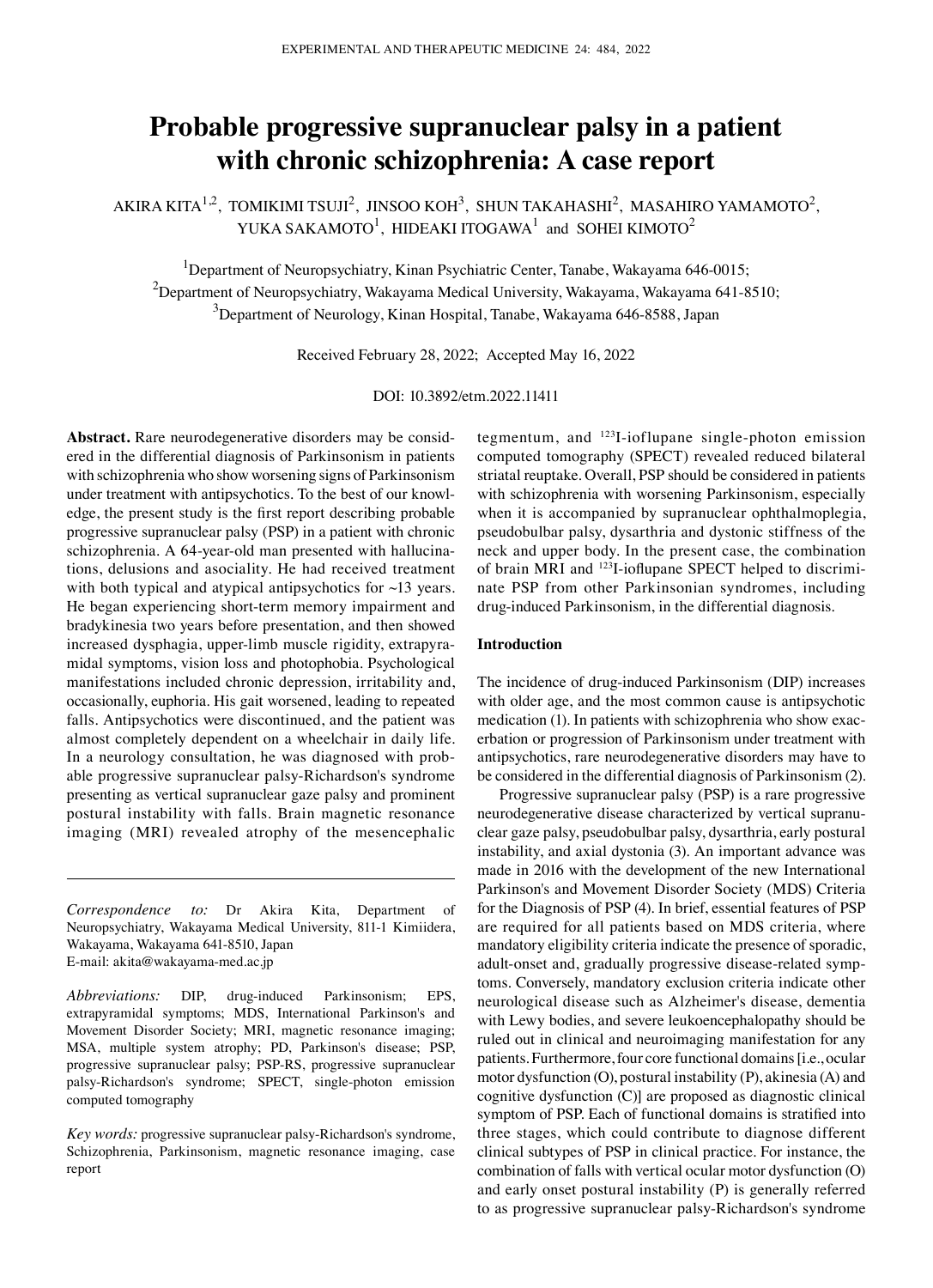(PSP-RS) (4). The prevalence of PSP-RS is  $\sim$ 5-7 cases per 100,000 individuals, the average age at onset in the mid-60s, and the disease duration is  $~6$  years (5-7).

The pathological specificity of probable PSP is 95-100%, and the clinical distinction between genuine DIP and PSP is likely identifiable (4). However, in patients with newly developed DIP, the diagnosis of PSP may be overlooked. This is because symptoms such as different resting tremors [e.g., Parkinson's disease (PD)] on the left and right sides, which are less likely to occur in DIP, are more pronounced in PSP.

Here, we report a case involving a 64-year-old male inpatient with schizophrenia who had received long‑term treatment with antipsychotic medication and likely developed PSP‑RS.

#### **Case report**

The patient had no family history of psychiatric or neurodegenerative diseases. In 1980, at 27 years of age, he first presented with hallucination/delusions and was diagnosed with schizophrenia on the basis of the DSM-3 criteria in our hospital. In July 2002, at 49 years of age, he was admitted to the hospital for the third time because of frequent insomnia, hallucinations, a tendency to become excited, and increasing incidences of violence. Head computed tomography at the time of admission showed no atrophy of the midbrain tectum or frontal lobe (Fig. 1).

Since 2002, he received typical antipsychotic medications, such as levomepromazine (125 mg) and haloperidol (4.5 mg), for  $\sim$ 8 years. However, he could not be discharged home due to severe asociality, avolition, and the fact that he usually stayed in bed throughout the day. Since 2010, his motility worsened under management with atypical antipsychotic drugs [quetiapine (600 mg) and olanzapine (20 mg)], although he was never prescribed anticholinergic drugs.

In 2015, at 62 years of age, he began experiencing short-term memory impairment and bradykinesia. In April 2016, he showed increased dysphagia, upper‑limb muscle rigidity, and extrapyramidal symptoms (EPS) and began experiencing vision loss and photophobia. However, his psychological symptoms included chronic depression and irritability with bouts of euphoric mood, which had never been observed before. DIP was suspected because he began to cough while eating. Therefore, biperiden was prescribed at a dosage of 2 mg/day starting in July 2016. However, his speech was difficult to comprehend because of the sialorrhea. Moreover, his inactivity, muscular rigidity, and slouching gait gradually worsened, following which he began to use a walking aid. In December 2016, he experienced repeated falls due to suspected DIP, and risperidone (from 9 mg) and olanzapine (from 20 mg) were gradually tapered off over 12 months. Although antipsychotic medications were completely discontinued, he showed persistent Parkinsonism symptoms with an apathetic mood, and he became mostly wheelchair‑dependent in his daily activities, during which he had fallen at least five times. In December 2017, at 64 years of age, he was referred to the neurology department, where he presented with severe supranuclear vertical gaze palsy, retrocollis, mild limb muscle rigidity with little laterality, and total akinesia. Although standing was difficult due to severe retropulsion, no rapid eye movement sleep behavior disorder, autonomic symptoms such as orthostatic hypotension, illusion, or signs of upper and lower motor neuron disorders were noted. Based on the MDS‑PSP criteria, this patient had presented severe supranuclear vertical gaze palsy (O1) and repeated falls with severe retropulsion within 3 years (P1) without gait freezing and speech disorder, which was most likely to meet a key requirement for diagnosis of probable PSP‑RS. The bedside assessment of cognitive abilities using the Mini‑Mental State Examination score was 16/30 points, indicating moderate cognitive decline. Further, while blood examination showed normal results, brain MRI showed features of PSP, such as atrophy of the mesencephalic tegmentum (hummingbird sign) and atrophy of the frontal lobe (Fig. 2 A‑C). 123I‑ioflupane SPECT revealed decreased striatal uptake (Fig. 3). On the basis of these findings, the patient was finally diagnosed with probable PSP‑RS by a neurologist (4).

In March 2018, a swallowing test indicated the need for an alternative mode of nutrition because of the aspiration of saliva. In May 2018, because of repeated aspiration pneumonia and hemophagocytic syndrome, the patient was transferred to another medical hospital, following which he died soon from worsening multi‑organ failure.

#### **Discussion**

PSP is a rare neurodegenerative disorder. To our knowledge, this is the first report of an older male patient with chronic schizophrenia and probable PSP‑RS.

In addition to the psychiatric symptoms of chronic schizophrenia, our patient presented with EPS as an exacerbation of PSP. Komatsu *et al* recently reported a case of multiple system atrophy (MSA) in a 60‑year‑old female patient with chronic schizophrenia who developed possible MSA with predominant Parkinsonism (2). Her Parkinsonism was reported to be unremedied, although antipsychotic medication was switched from typical to atypical antipsychotics and tapered off. In our case, a 64‑year‑old male patient developed PSP‑RS with chronic schizophrenia when his antipsychotics were discontinued for several months. However, his Parkinsonism was exacerbated and he was mostly wheelchair‑dependent in his daily activities. Parkinsonism that appears in patients taking antipsychotics for chronic schizophrenia can be generally considered a drug-induced syndrome. However, the combination of MRI and <sup>123</sup>I-ioflupane SPECT plays a critical role in the differential diagnosis of DIP in these cases, suggesting that the comorbidity of schizophrenia and other degenerative disorders such as PSP and MSA should be taken into consideration in clinical practice.

In Boxer's previous review, the most frequently reported symptoms of PSP‑RS at onset were unexplained falls, unsteady gait, bradykinesia, subtle personality changes (apathy, disinhibition), cognitive slowing (bradyphenia), executive dysfunction (difficulty planning or multitasking), slow, ataxic, spastic, and hypophonic speech, dysphagia, and impaired ocular movement (i.e., slowing of vertical saccades, difficulty reading, or apraxia of eyelid opening) (8,9). In the MDS criteria, a diagnosis of probable PSP‑RS requires O1 (ocular motor dysfunction, vertical supranuclear gaze palsy) and P1 (postural instability, repeated unprovoked falls within three years) (4). In addition to the diagnostic criteria (supranuclear ophthalmoplegia and repeated falls) for MDS, our patient also showed unsteady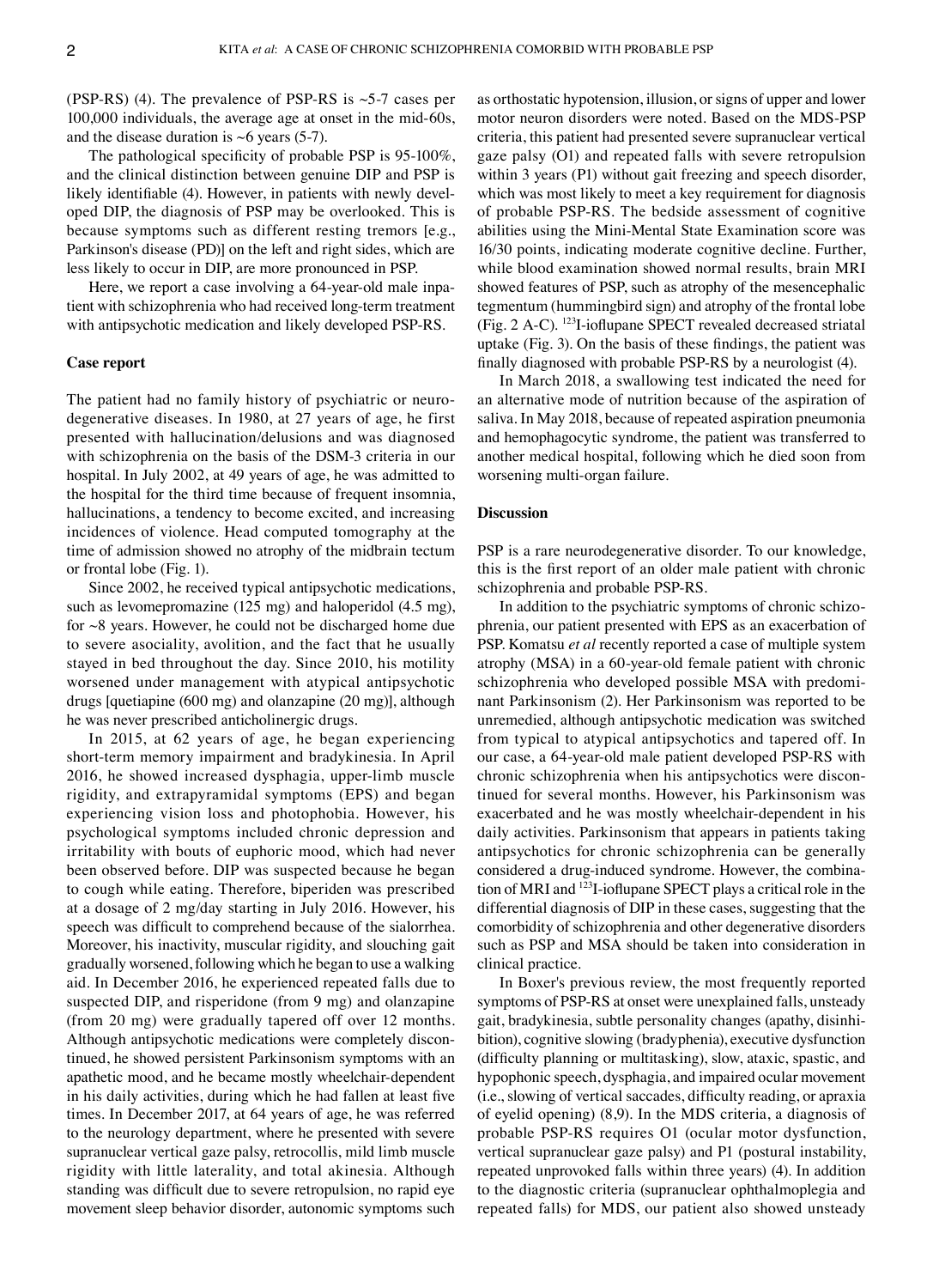

Figure 1. Brain computed tomography images of the patient at 49 years of age (July 2002). No atrophy of the frontal lobe or midbrain tectum can be observed.



Figure 2. Brain MRI of the patient at 64 years of age (December 2017). Brain MRI shows (A) atrophy of the mesencephalic tegmentum (hummingbird sign), (B) atrophy of the frontal lobe and (C) atrophy of the mesencephalic tegmentum, which are characteristics of progressive supranuclear palsy‑Richardson's syndrome. Arrows indicate the noted features. MRI, magnetic resonance imaging.

gait, bradykinesia, slowness, ataxia, dystonic stiffness of the neck and upper body, personality changes, cognitive decline, dysarthria, and dysphagia (pseudobulbar palsy), and he was diagnosed as having probable PSP‑RS.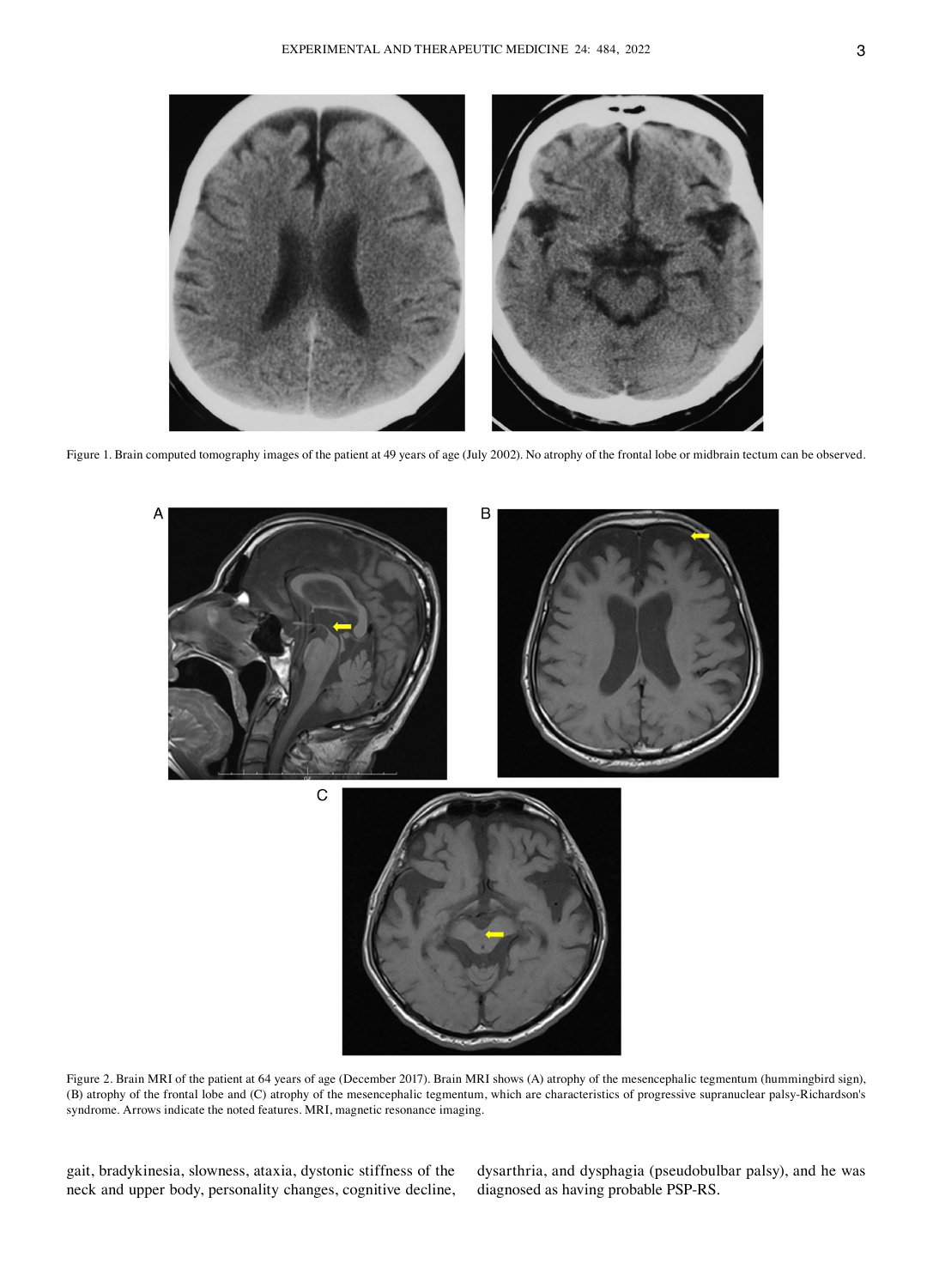

Figure 3. <sup>123</sup>I-ioflupane SPECT results from December 2017. <sup>123</sup>I-ioflupane SPECT data show reduced bilateral striatal uptake. Specific binding ratio: 2.16 (right, 2.06; left, 2.26); asymmetric index: 9.2 (%). SPECT, single‑photon emission computed tomography.

During the course of the illness, patients with PSP typically exhibit psychotic symptoms. Behavioral abnormalities were common in Gerstenecker's cohort of patients with PSP, with more than half experiencing apathy, depression, and sleeping problems, and approximately one-third displaying agitation, irritability, disinhibition, and eating problems (10). Neuropsychiatric symptoms such as hallucinations and delusions, however, were only observed in 5‑10% of patients (10). The patient in the present report showed cognitive impairments, apathy, depression, sleeping problems, irritability, and hallucinations as psychiatric symptoms of PSP during 2 years after onset, however, he had positive symptoms (i.e., hallucination/delusion, insomnia, agitation) and negative symptoms (i.e., asociality, avolition) of schizophrenia for 35 years.

In addition to clinical features, brain MRI may help distinguish PSP from other Parkinsonian syndromes. Atrophy of the midbrain and superior cerebellar peduncles is a useful marker in differentiating PSP‑RS from other Parkinsonian syndromes (11). Conventional structural MRI is more specific but less sensitive than a clinical diagnosis of PSP, and the hummingbird and morning glory flower signs each showed 100% specificity for PSP (11). The presence of frontal atrophy and hypometabolism are also prominent features of PSP‑RS and they may improve diagnosis when considered together with midbrain atrophy (12). The current case showed MRI characteristics of PSP‑RS: the hummingbird sign and frontal atrophy.

DIP should be considered in the differential diagnosis because it is one of the few reversible causes of the disorder (13). The management of DIP involves identifying and discontinuing the contributing medications, which usually resolves the symptoms, although the symptoms may linger for a few months or up to a year or two in some cases (14). Hayes' review suggests that dopamine active transporter imaging using <sup>123</sup>I-ioflupane SPECT may be useful in diagnosing DIP, as it is normal in those cases (15,16). The present case showed significantly reduced bilateral striatal reuptake on <sup>123</sup>I-ioflupane SPECT, and was not diagnosed as DIP.

Traditionally, schizophrenia is considered to be a result of dopaminergic hyperactivity, whereas dopaminergic deficiency underlies the pathology of PD (17). This conflicting pathophysiology makes coexisting schizophrenia and PD seemingly impossible. However, they have been shown to coexist in clinical practice, and comorbidity of idiopathic PD and schizophrenia represent a rare scenario that is often difficult to manage (17,18). These findings support the hypothesis that the nigrostriatal and mesolimbic dopaminergic pathways largely function independently, or time‑ and site‑dependent variations in the severity of dysfunction within a common cortical‑striatal‑thalamocortical neuronal network results in the development of idiopathic PD in patients with schizophrenia as they age (19). Moreover, there is renewed interest in the motor aspects of schizophrenia's neurodevelopmental disorders, including spontaneous Parkinsonism, which appears to be independent of antipsychotic treatment (20). By examining a small number of cases of schizophrenia combined with degenerative disorders such as PD, PSP, and MSA, it may be possible to approach the neurodevelopmental disorder hypothesis for the pathophysiology of schizophrenia.

This case report had some limitations to make a diagnosis of PSP. First, a definite diagnosis of PSP could not be confirmed because of a lack of qualified pathologists capable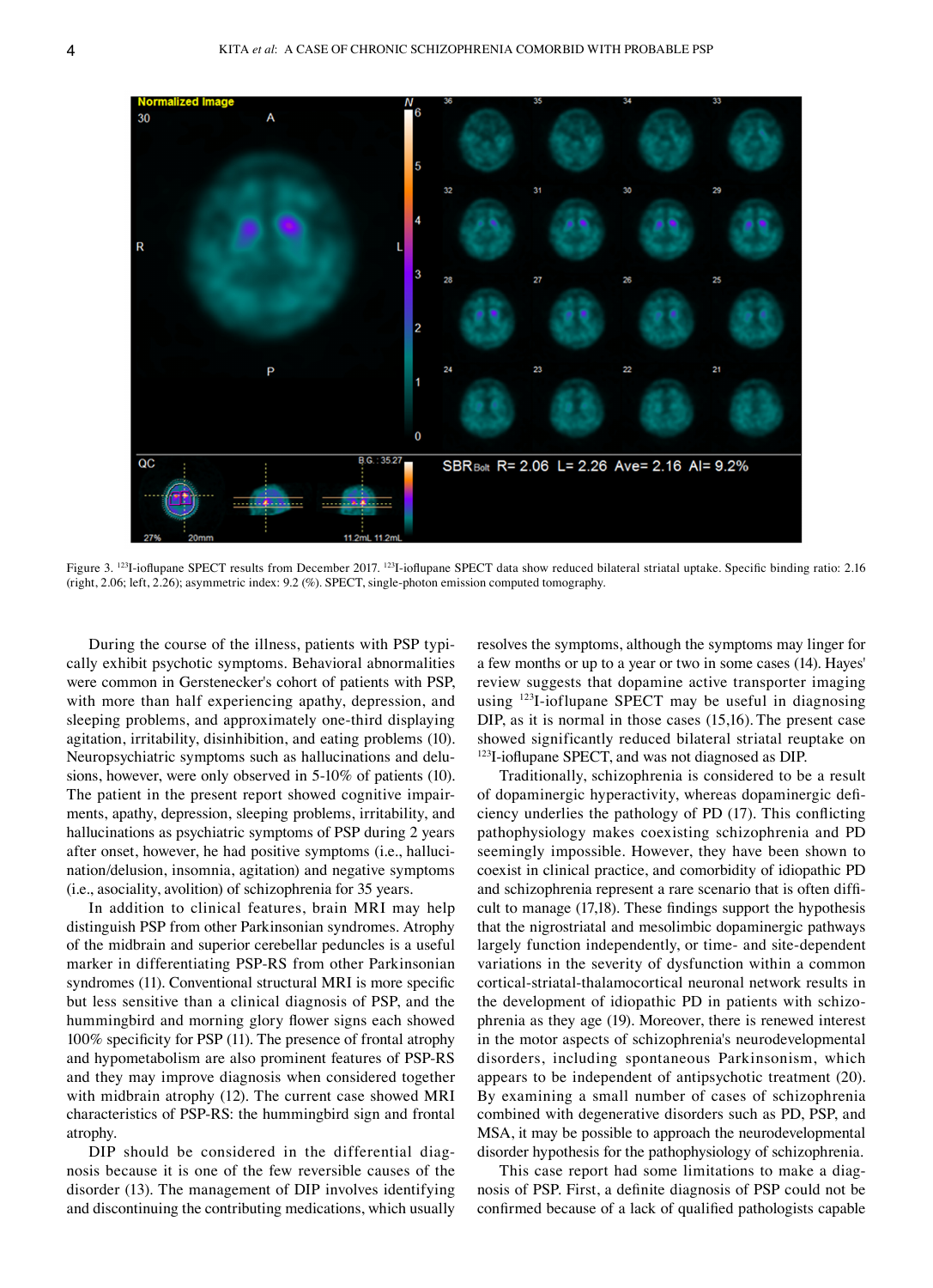of performing an autopsy in a terminal hospital. Second, other brain imaging modalities (e.g., <sup>123</sup>I-meta-iodobenzylguanidine scintigraphy) could not be sufficiently investigated at other time points. Third, genetic analyses that can help to support the clinical diagnosis of PSP describing in context dependent exclusion criteria were not examined in this case (4).

In conclusion, this is the first known report to describe probable PSP-RS in an older patient with chronic schizophrenia. The comorbidity of PSP‑RS in patients with schizophrenia is extremely rare, but PSP should be considered when such patients present with worsening symptoms of Parkinsonism, especially when accompanied by supranuclear ophthalmoplegia, pseudobulbar palsy, dysarthria, and dystonic stiffness of the neck and upper body. In this case, the combination of <sup>123</sup>I-ioflupane SPECT, brain MRI, and the patient's clinical features, helped us to discriminate PSP‑RS from other Parkinsonian syndromes. Future research examining subjects with schizophrenia comorbid with neurodegenerative disorders such as PD, PSP, and MSA may provide a greater insight into understanding the shared common mechanisms that may contribute to overlapping pathophysiological and clinical features between the disorders, leading to an avenue for the novel drug discovery and development.

## **Acknowledgements**

We thank Professor Satoshi Ukai at Wakayama Medical University (Wakayama, Japan) for his encouragement in writing this manuscript. We would also like to thank English editor Mr Benjamin Phillis from the Clinical Study Support Center at Wakayama Medical University (Wakayama, Japan) for proofreading and editing this document.

## **Funding**

No funding was received.

#### **Availability of data and materials**

All data generated or analyzed during this study are included in this published article.

## **Authors' contributions**

AK, TT, MY, YS and HI contributed to the patient treatment. JK performed neurological examinations and treatment. AK, TT, MY, YS, HI and JK collected data and wrote the first draft of the manuscript. AK, TT, ST and SK supervised the project, were critically involved in its design, and assisted in editing the final manuscript. All authors contributed toward drafting the paper and agree to be accountable for all aspects of the work. AK and SK confirm the authenticity of all the raw data. All authors read and approved the final manuscript.

## **Ethics approval and consent to participate**

Ethics approval was obtained from the Medical Ethics Commission for Clinical Studies in the Wakayama Medical University (approval no. 3428 on 21/02/2022).

### **Patient consent for publication**

Patient consent for publication could not be obtained because of his death; however, consent in written form was provided by his family on 18/05/2018.

#### **Competing interests**

The authors declare that they have no competing interests.

#### **References**

- 1. Savica R, Grossardt BR, Bower JH, Ahlskog JE, Mielke MM and Rocca WA: Incidence and time trends of drug-induced parkinsonism: A 30-year population-based study. Mov Disord 32: 227‑234, 2017.
- 2. Komatsu H, Kato M, Kinpara T, Ono T and Kakuto Y: Possible multiple system atrophy with predominant parkinsonism in a patient with chronic schizophrenia: A case report. BMC Psychiatry 18: 141, 2018.
- 3. Steele JC, Richardson JC and Olszewski J: Progressive supra‑ nuclear palsy. A heterogeneous degeneration involving the brain stem, basal ganglia and cerebellum with vertical gaze and pseudobulbar palsy, nuchal dystonia and dementia. Arch Neurol 10: 333‑359, 1964.
- 4. Höglinger GU, Respondek G, Stamelou M, Kurz C, Josephs KA, Lang AE, Mollenhauer B, Müller U, Nilsson C, Whitwell JL, *et al*: Clinical diagnosis of progressive supra‑ nuclear palsy: The movement disorder society criteria. Mov Disord 32: 853-864, 2017.
- 5. Coyle‑Gilchrist IT, Dick KM, Patterson K , Vázquez Rodríquez P, Wehmann E, Wilcox A, Lansdall CJ, Dawson KE, Wiggins J, Mead S, et al: Prevalence, characteristics, and survival of frontotemporal lobar degeneration syndromes. Neurology 86: 1736‑1743, 2016.
- 6. Nath U, Ben‑Shlomo Y, Thomson RG, Morris HR, Wood NW, Lees AJ and Burn DJ: The prevalence of progressive supranuclear palsy (Steele‑Richardson‑Olszewski syndrome) in the UK. Brain 124: 1438‑1449, 2001.
- 7. Respondek G, Kurz C, Arzberger T, Compta Y, Englund E, Ferguson LW, Gelpi E, Giese A, Irwin DJ, Meissner WG, *et al*: Which ante mortem clinical features predict progressive supranuclear palsy pathology. Mov Disord 32: 995‑1005, 2017.
- 8. Boxer AL, Yu JT, Golbe LI, Litvan I, Lang AE and Höglinger GU: Advances in progressive supranuclear palsy: New diagnostic criteria, biomarkers, and therapeutic approaches. Lancet Neurol 16: 552-563, 2017.
- 9. Williams DR and Lees AJ: Progressive supranuclear palsy: Clinicopathological concepts and diagnostic challenges. Lancet Neurol 8: 270-279, 2009.
- 10. Gerstenecker A, Duff K, Mast B, Litvan I and ENGENE‑PSP Study Group: Behavioral abnormalities in progressive supranuclear palsy. Psychiatry Res 210: 1205‑1210, 2013.
- 11. Massey LA, Micallef C, Paviour DC, O'Sullivan SS, Ling H, Williams DR, Kallis C, Holton JL, Revesz T, Burn DJ, *et al*: Conventional magnetic resonance imaging in confirmed progressive supranuclear palsy and multiple system atrophy. Mov Disord 27: 1754‑1762, 2012.
- 12. Whitwell JL, Höglinger GU, Antonini A, Bordelon Y, Boxer AL, Colosimo C, van Eimeren T, Golbe LI, Kassubek J, Kurz C, *et al*: Radiological biomarkers for diagnosis in PSP: Where are we and where do we need to be. Mov Disord 32: 955‑971, 2017.
- 13. DeMaagd G and Philip A: Parkinson's disease and its management: Part 1: Disease entity, risk factors, pathophysiology, clinical presentation, and diagnosis. P T 40: 504‑532, 2015.
- 14. Lee PE, Sykora K, Gill SS, Mamdani M, Marras C, Anderson G, Shulman KI, Stukel T, Normand SL and Rochon PA: Antipsychotic medications and drug‑induced movement disorders other than parkinsonism: A population-based cohort study in older adults. J Am Geriatr Soc 53: 1374‑1379, 2005.
- 15. Hayes MT: Parkinson's disease and parkinsonism. Am J Med 132: 802‑807, 2019.
- 16. Tolosa E, Coelho M and Gallardo M: DAT imaging in drug‑induced and psychogenic parkinsonism. Mov Disord 18 (Suppl 7): S28‑S33, 2003.